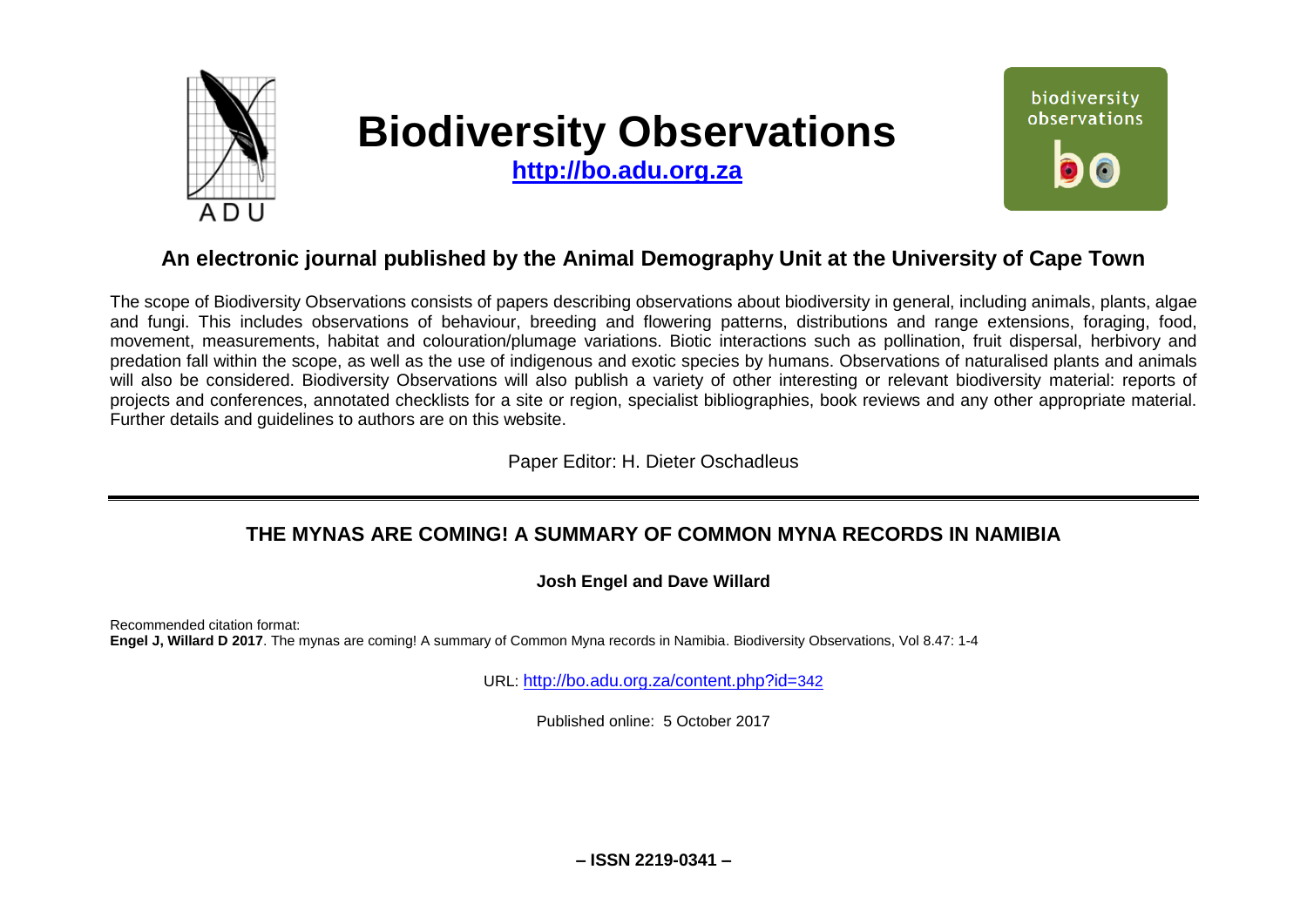## **AVIAN RANGES**

## **THE MYNAS ARE COMING! A SUMMARY OF COMMON MYNA RECORDS IN NAMIBIA**

*Josh Engel\* 1,2 and Dave Willard<sup>1</sup>*

<sup>1</sup>Field Museum of Natural History, 1400 S. Lake Shore Dr., Chicago, IL 60605 USA  $2$ Red Hill Birding, 4200 N. Hazel #208, Chicago, IL, USA 60613

### \*Corresponding author: jengel2@fieldmuseum.org

On 19 November 2016, the authors were driving through Katima Mulilo, Namibia, on our way to the Katima Mulilo Sewage Works. Just as we arrived at the turnoff to the plant on the B8 highway, we noticed a Common Myna *Acridotheres tristis* flying over the adjacent lawn. When we pulled over for a closer look, it turned out there was a pair of mynas feeding in the dry grass along the road. Knowing that this was beyond the typical range of the species in southern Africa and how their range has been expanding in the region, we took a series of photographs before moving on. The coordinates of the sighting were -17.5145, 24.2699.

Brown et al (2017), in the comprehensive "Checklist and analysis of the birds of Namibia as at 31 January 2016", placed Common Myna in Category C, "species introduced, human-assisted transportees or escapes from captivity and whose breeding populations (if any) are thought not to be self sustaining". The authors commented that "Reports from Oranjemund and Rosh Pinah [are] not confirmed." The report from Rosh Pinah was thought to be mis-identified (Cunningham 2016).

Yet since the checklist was published, there are multiple reports of Common Myna in Namibia. The first was of a single bird on 12 Oct 2016 at the Transkalahari Border post at Buitepos (A. Collett in Thompson 2016). There is an additional record from the second South Africa Bird Atlas Project (SABAP2) for the quadrat that includes Katima Mulilo. Shortly thereafter, we saw two in Katima Mulilo, followed by another bird at Ngoma on 22 December 2016 (G. and M. Blair in Thompson 2017a) and a possible sighting in Rosh Pinah in March 2017 (K. Jackman in Thompson 2017a). The geographical spread of these records in remarkable. Additional birds can be expected in the southeast of Namibia as well in the coming years, given recent records in and around Kgalgadi Transfrontier Park (Thompson 2017b) and previous anecdotal reports from Oranjemund (Thompson 2014).



*Figure 1. Pair of Common Myna* Acridotheres tristis *in Katima Mulilo, Namibia, 19 November 2016. Photo by Josh Engel.*

Considering that mynas occur in many populated areas in the region, and given its rapid spread across the region from South Africa, it is no surprise that it showed up in Namibia. Indeed, Brown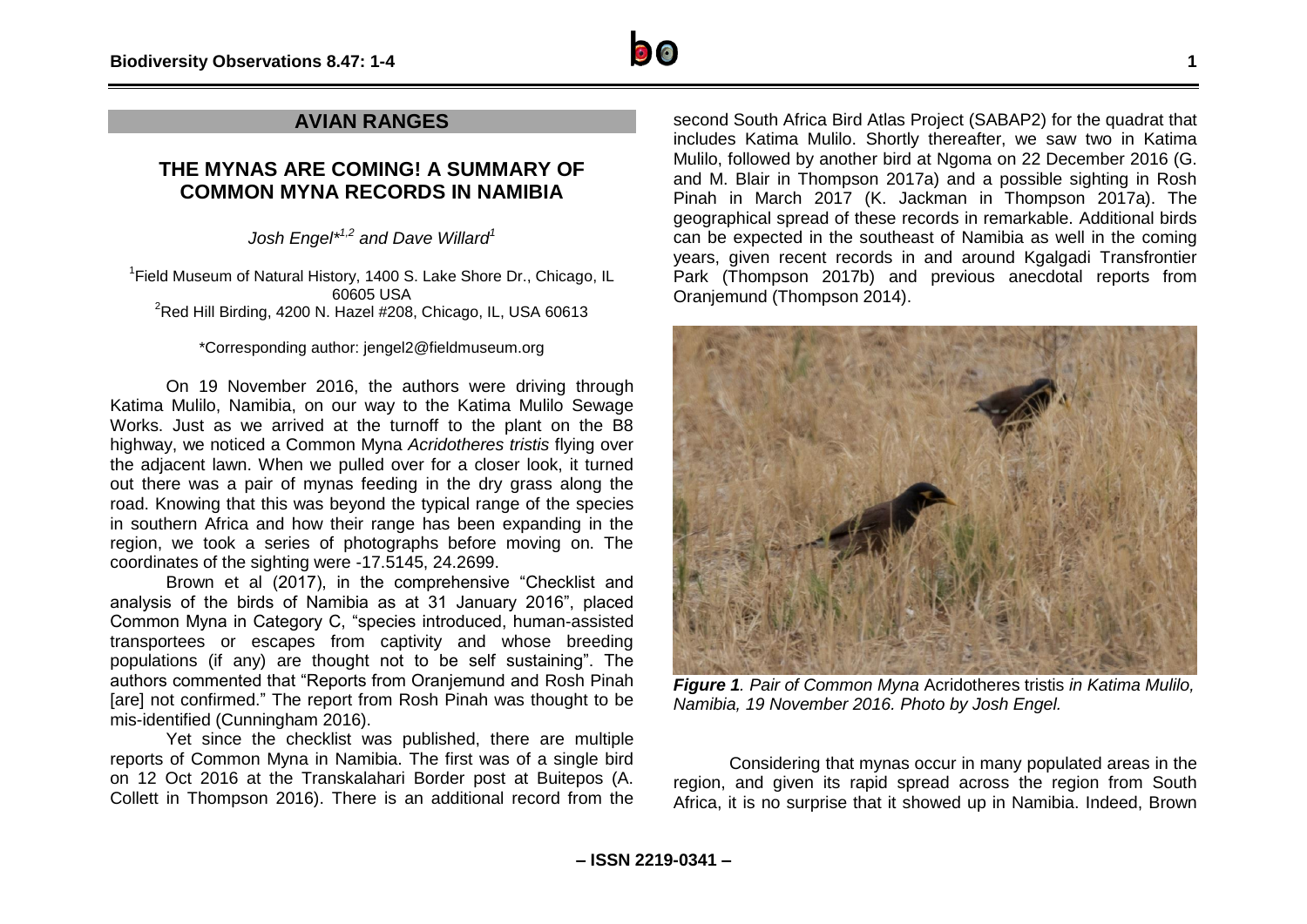et al (2015) predicted it as a species that would eventually be found breeding in Namibia. The first breeding evidence in the country was found in Katima Mulilo not long after our sighting, on 17 January 2017, when three Common Mynas were seen gathering nesting material (M. Boorman in Thompson 2017).

Common Mynas have spread tremendously in the last decade in southern Africa. Data from the southern African Bird Atlas Project show an extraordinary and rapid expansion from Johannesburg, in all directions, between the first (1987-1991) and second (started 2007) atlas projects (Underhill & Brooks 2014). Data show that they are using towns and villages to facilitate their spread (Peacock 2007, Underhill & Brooks 2014).

There were no records for Botswana or Zimbabwe from the first South African Bird Atlas Project (SABAP1), yet since that time they have spread across both of those countries. On our trip, we saw them in Botswana at Nata Lodge, in Kang, and near Jwaneng. They appeared around Nata by 2012 (eBird 2017). There is also a record from Kasane, just across the Zambezi River from Namibia and just 100 km from Katima Mulilo, in December 2014 (Tyler 2015).

Common Myna expanded its range across Zimbabwe in the 2000s, where it is now widespread in urban areas (Lowe 2015). Zambia had its first records in 2014 and 2015 (Douthwaite 2015). There are records in eBird annually (except for 2014) from 2012- 2017 at Victoria Falls, with records on both the Zimbabwe and Zambia sides of the falls (eBird 2017).



*Figure 2. Pair of Common Myna* Acridotheres tristis *in Kang, Botswana, 30 November 2016. Photo by Josh Engel.*

There is reason for concern that the spread of Common Mynas could be detrimental to populations of native birds. It was one of three birds listed as among the 100 most harmful invasive species by the IUCN (Lowe et al 2000). For example, in Hwange National Park, Zimbabwe, a Common Myna was seen removing Red-billed Buffalo Weaver *Bubalornis niger* chicks from a nest and another in Zimbabwe was reported "taking over the nest" of Crested Barbet *Trachyphonus vaillantii* (Lowe 2015). In Botswana, "they successfully harassed to death the chicks" of three cavity nesting species: Green Wood-hoopoe *Phoeniculus purpureus*, Red-billed Oxpecker *Buphagus erythrorynchus* and Violet-backed Starling *Cinnyricinclus leucogaster*. Perhaps encouragingly, for southern Africa at least,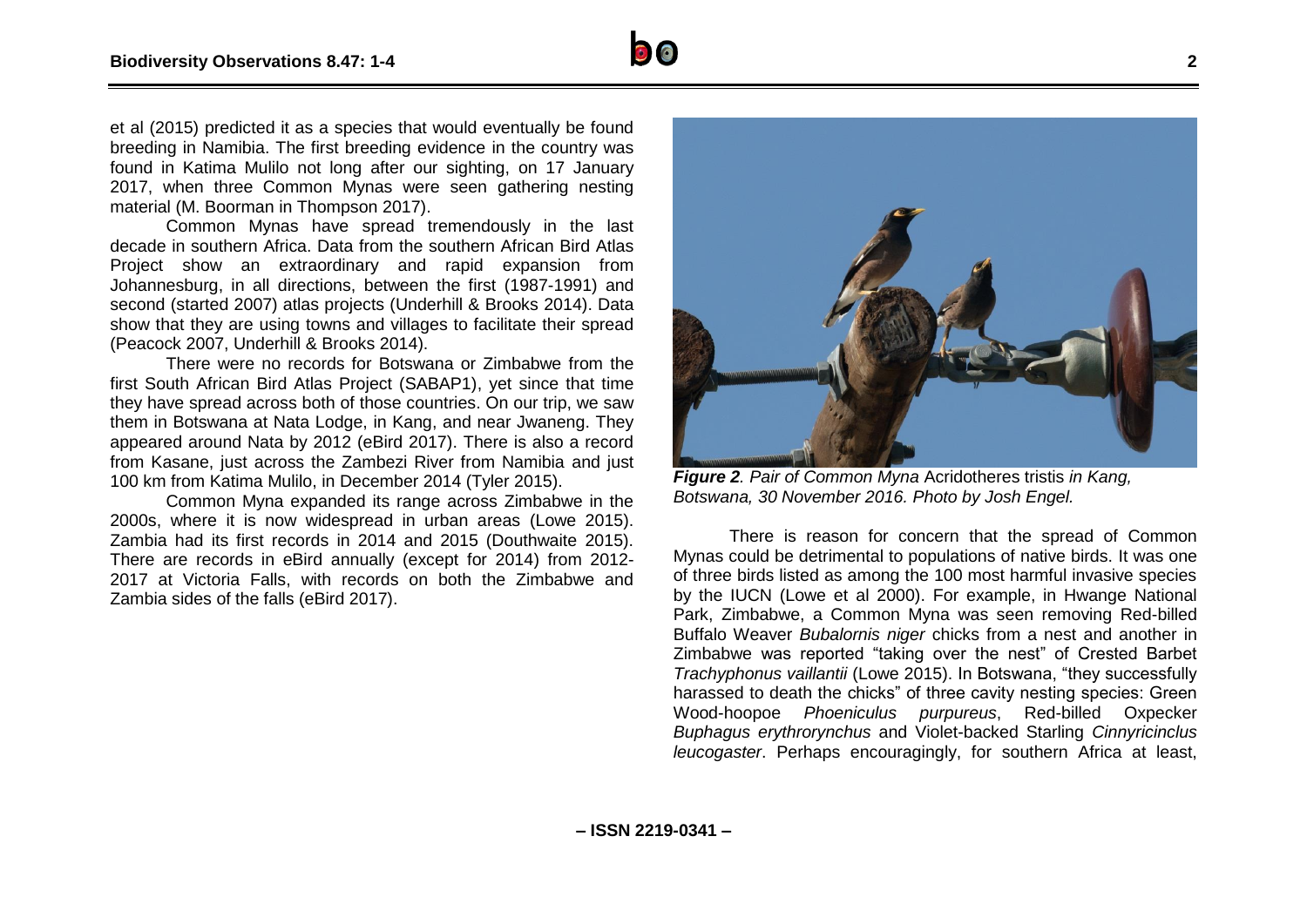

Craig (2005) reports that they have little impact on native birds except at "a very local scale".

It will be fascinating to monitor their spread, which will no doubt continue, across Africa. Human populations have expanded and urbanized across the continent, creating an abundance of myna habitat, and, perhaps more importantly, creating a network of habitat corridors through the building of roads and towns along those roads.



*Figure 3. Common Myna* Acridotheres tristis *in Katima Mulilo, Namibia, 19 November 2016. Photo by Josh Engel.*

#### **Acknowledgements**

Thanks to Dieter Oschadleus for providing some references.

#### **References**

**Brown CJ, Bridgeford PA, Braine SG, Paxton M, Versfeld W 2015.** Breeding data on the birds of Namibia: laying months, colony and clutch sized and egg measurements. *Ornithological Observations*, Vol 6: 92-196, [http://bo.adu.org.za/pdf/OO\\_2015\\_06\\_092-196.pdf](http://bo.adu.org.za/pdf/OO_2015_06_092-196.pdf) (Accessed 12.07.2017).

**Brown CJ, Mendelsohn JM, Thomson N, Boorman M 2017.**  Checklist and analysis of the birds of Namibia as at 31 January 2016. *Biodiversity Observations* 8.20: 1–153, [http://oo.adu.org.za/pdf/BO\\_2017\\_08-020.pdf](http://oo.adu.org.za/pdf/BO_2017_08-020.pdf) (Accessed 12.07.2017).

**Craig AJFK 2005.** Common Myna *Acridotheres tristis*. In: *Roberts Birds of Southern Africa, Seventh Edn* (Hockey PAR, Dean WJR, Ryan PG, eds). Trustees of the John Voelker Book Fund, Cape Town.

**Cunningham P 2016.** Is Namibia on the brink of being invaded by Common Starling *Sturnus vulgaris*? *Biodiversity Observations* 7:76:  $1 - 2$ .

**Douthwaite R 2015.** Common Myna – a new bird species for Zambia. Kafue River Trust. [http://www.kafuerivertrust.org/common](http://www.kafuerivertrust.org/common-myna-a-new-bird-species-for-zambia-2/)[myna-a-new-bird-species-for-zambia-2/](http://www.kafuerivertrust.org/common-myna-a-new-bird-species-for-zambia-2/) (Accessed 12.07.2017).

**eBird 2017.** An online database of bird distribuition and abundance [web application]. eBird, Ithaca, New York, USA. [www.ebird.org](http://www.ebird.org/) (Accessed 12 July 2017).

**Lowe G 2015**. Common Myna – report presented to the BLZ AGM, June 2015. *The Babbler* 125.